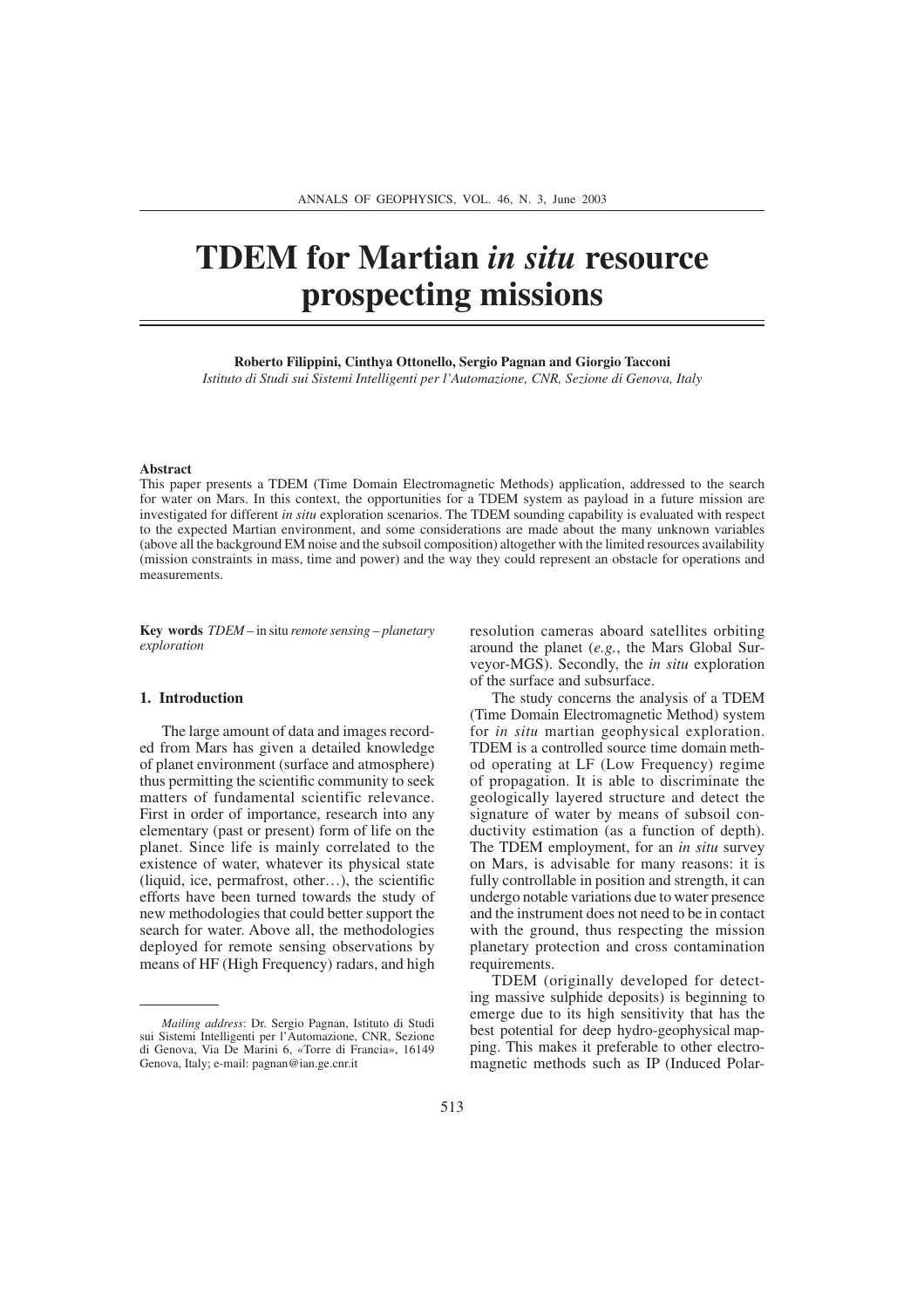ization), VES (Vertical Electric Sounding), and MT (MagnetoTelluric) that could in principle accomplish the same task.

The purpose of the paper is to investigate TDEM performances when employed in the Martian environment and also to investigate the opportunities for a TDEM system to be housed as scientific payload aboard *in situ* investigation missions.

The structure of the paper is the following: Section 2 introduces the TDEM survey basic concepts (functioning principles, modelling and data interpretation). In Section 3 there is a brief overview of the most recent discoveries concerning the main issue «search for water on Mars», the space programs dealing with it and some mission scenarios well suited to a TDEM survey. In Section 4 the sounding capability, that we could expect performing a TDEM survey on Mars, is estimated for a simple case study. Some final remarks will conclude the paper.

#### **2. TDEM generalities**

TDEM is a controlled source, remote sensing, time domain electromagnetic (EM) method operating at the diffusion regime of EM propagation and sensitive to the conductivity gradient.

Unlike the frequency method (FDEM), it is possible to retrieve information from different depths with a single measurement (West *et al.*, 1984; West and Macnae, 1991; Nabighian and Macnae, 1991; Zhdanov and Keller, 1994; Parasnis, 1996).

The system consists of a transmitting antenna (TX) and one (or more) receiving antenna (RX) placed on the surface with respect to a chosen configuration. For example, in the dual loop, separated and horizontal coplanar configuration, the TX and the RX are placed with the axes perpendicular to the surface. The TX is a single or multi-turn loop (Vertical Magnetic Dipole, VMD) while the RX may be a coil or a loop of wire, but a sensitive wideband magnetometer can be used as well.

The functioning principles of a TDEM survey are here briefly summarized (West and Macnae, 1991): the  $TX$  is energized with a square wave

current for a time in the order of milliseconds then the current is abruptly interrupted. This step-like impulse generates a sharp magnetic field variation which, according to Faraday's law of induction, causes eddy currents in any conductive region of the medium. In their turn, such currents determine a secondary magnetic field that gradually decays in time (see fig. 1).

The RX measures the secondary magnetic field (in the case of a magnetometer) or its time derivative (*i.e.* the induced voltage, in the case of a coil). The signal is recorded as a function of time and processed according to proper sampling/stacking criteria. The amount of delay, strength and shape of the signal characterize the geoelectrical structure of the medium completely.

#### 2.1. *Modelling a TDEM survey*

The main survey parameters are the distance from the source to the receiver coil, *r*, and the time of observation *t*.

Other parameters concerning the system design are the current square wave shape *I*(*t*) (an impulse of amplitude  $I_0$ , and duration  $T$  starting from the instant  $t = 0$ ) and the size of the source and receiver coils in terms of area  $(A_c, A_n)$  and number of turns  $(n_s, n_s)$ .

The following formula expresses, in a very concise way, the dependency of the recorded measure (the transient voltage observed at the receiver) on the parameters, under the assumption that the TX and RX are sufficiently small so that the magnetic field measurement is considered as point measurement and the TX is considered a magnetic dipole:

$$
V(t,r)|_{t\geq0} = -\frac{\partial \Phi}{\partial t} = -n_R \mu_0 \int_{A_R} \frac{\partial H_z(r,t)}{\partial t} dS \cong
$$
  

$$
\cong -n_R A_R \mu_0 \frac{\partial H_z(r,t)}{\partial t} = -Mf(\sigma(\vec{p}),r,t) \quad (2.1)
$$

where  $\Phi$  is the magnetic flux;  $\mu_0$  is the vacuum permeability;  $H<sub>z</sub>$  is the vertical component of the magnetic field at distance *r* from TX; *M*= *A<sub>s</sub>A<sub>R</sub>n<sub>s</sub>n<sub>g</sub>R<sub>1</sub>*<sup>*i*</sup>,  $\sigma(\vec{p})$  is the medium conductivity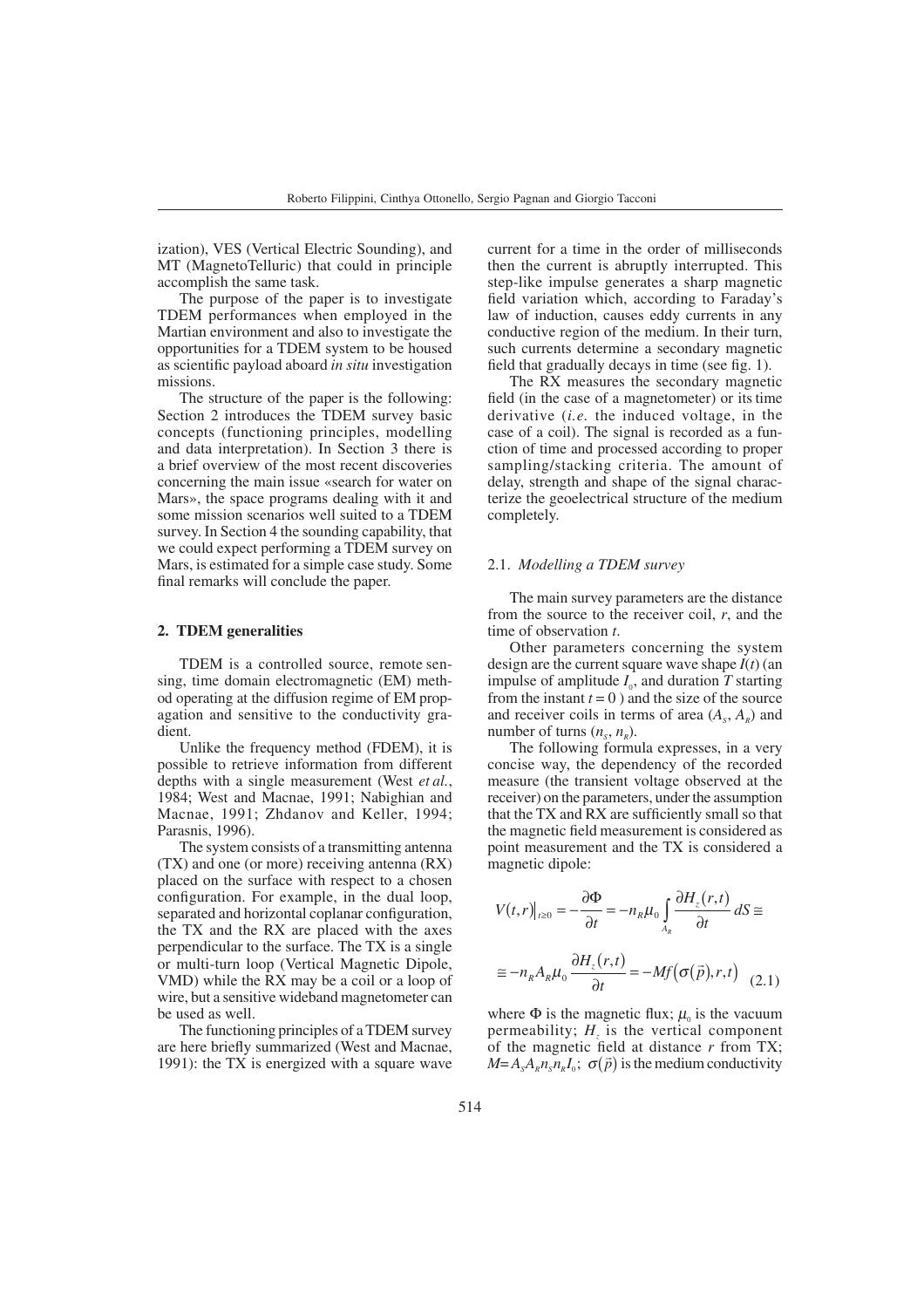

**Fig. 1.** TDEM experiment.

and  $\vec{p} = (x, y, z)$  is the position of the conductive medium with respect to TX.

Equation  $(2.1)$  is affected by errors due to the non-homogeneities of the measurements (geometric errors) and inaccuracy of the model (*e.g.*, deviations from constant parameters assumption). Also, it is affected by the EM background noise (Spies and Frischknecht, 1991). These are possible sources of misinterpretations and need to be considered when formulating the model, in order to assess the desired level of robustness.

The choice of the system parameters is strongly related to the required inspection depth (*i.e.* the scale of the survey). The multiplying factor *M* contains the system parameters and acts as amplifier of the received signal. The dependency on the distance *r* and time of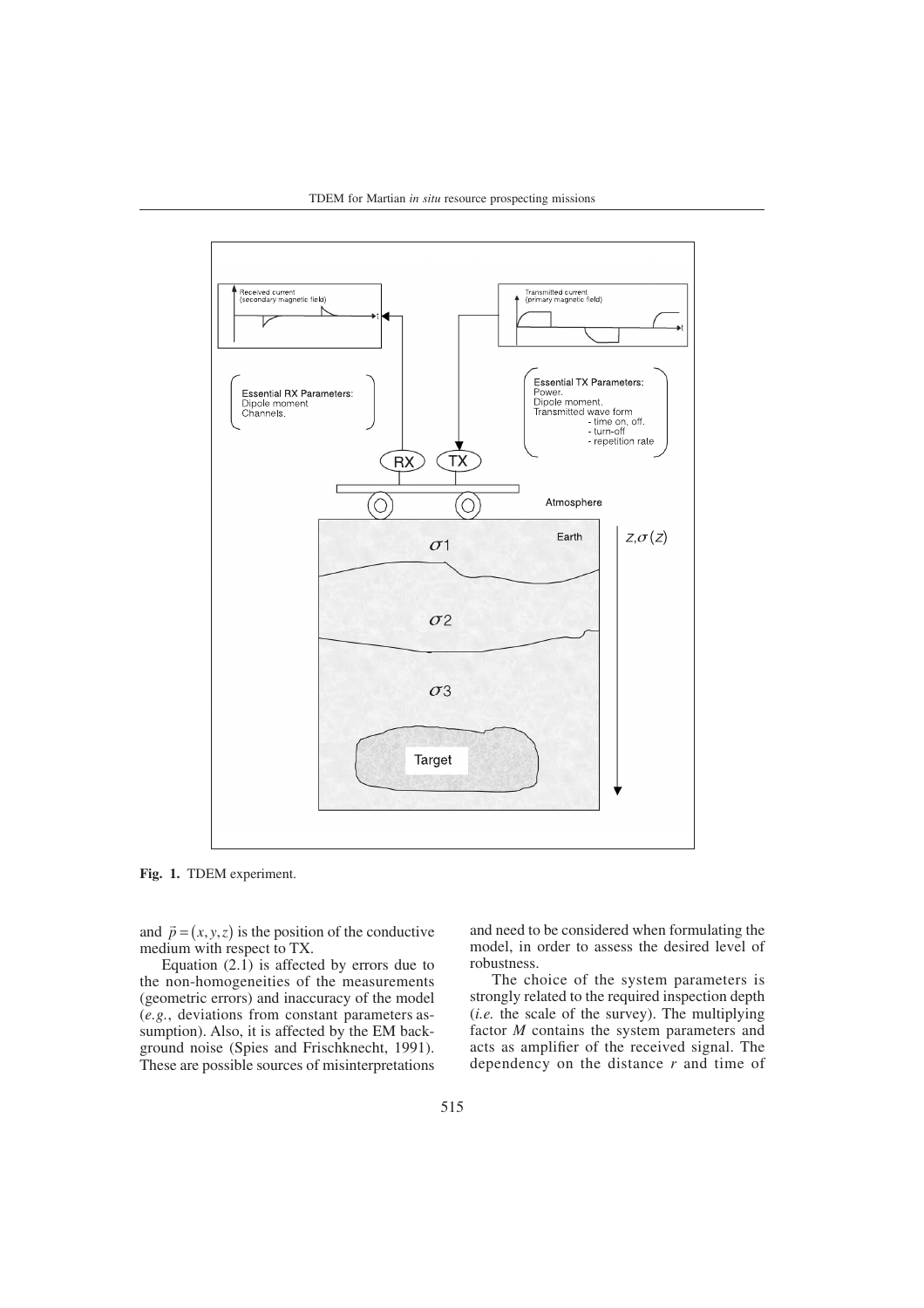observation *t* are most important for data interpretation (geometric sounding). This fact shall be treated later on.

The medium geolectric profile  $\sigma(p)$  is the unknown parameter of the experiment and it is estimated as a function of depth (laterally uniform model) or more generally as a function of the distance from the source coil (3D models). When a layered medium is assumed, the first modelling approach is computationally less demanding.

For the laterally uniform models, the parameters are the thickness and the conductivity of each layer. The rank of a model, namely the number of its layers, determines the accuracy and resolution of the subsoil mapping. Whenever the ground is approximately horizontally layered, the diffusion of the EM field has a qualitative interpretation which helps understanding of the phenomenon (Nabighian and Macnae, 1991). The EM primary field diffuses downward as a plane wave because of the high air-surface impedittivity, which implies the electric field to lie in a horizontal plane. The eddy currents are horizontal and concentric below the transmitter loop and diffuse away through the medium like smoke rings. If the ground were perfectly insulating, the waves could penetrate without attenuation, not returning back any scattered secondary field. On the contrary, in the presence of a conductive medium, the incident energy is partially absorbed and spread. This is due to the low pass filter behavior of the medium (the lower frequencies are the most penetrating). The quantity accounting for the diffusion phenomenon is the *diffusion depth* which relates the time *t* (from the source impulse) to the depth of penetration *d* and is defined as the distance over which the primary field amplitude is reduced by a factor of 1/*e* (Keller and Zhdanov, 1995)

$$
d = \sqrt{\frac{2\pi t}{\sigma \mu_0}}.\tag{2.2}
$$

As the wave penetrates the ground, a scattered vertical magnetic field may arise from any conductive layer to the surface with a delay proportional to the depth of the layer itself. The flow of energy into the ground and back from

the conductive targets (by induction) resembles the flow of energy in conventional HF radars (by reflection) so that it is also possible to give a radarlike interpretation of the above phenomenon: a conductor subjected to a time varying EM field returns back a secondary EM perturbation (*i.e.* the echo). The strength of the echo and the time it takes to reach the receiver depend in a very complex way on the conductivity, depth and thickness of the target, and also on the conductivity of the above layers (similar to a screen).

The EM background noise is the most important disturbing factor for any active EM sounding system. This is due to the large number of interferences which range from Ultra Low Frequency (ULF) up to Ultra High Frequency (UHF) bands. Basing on the Earth experience, the noise is originated by the contribution of two different sources: the instrumental noise, due to the TDEM equipment and the carrier, and the EM natural background noise, due to the natural magnetic field variation, to the interaction with extraneous sources (solar wind) and to the atmospheric phenomena (lightning). In order to carefully characterize the statistical model of the Martian EM background noise, it is necessary to take into account the different contribution of noise in terms of Gaussian and non-Gaussian components. This *a priori* knowledge is useful to maximize the signal to noise ratio (SNR), for the detection/estimation process.

The following formula expresses a possible statistical noise model:

$$
n(t) = a(t) + g(t) + c(t)
$$
 (2.3)

*a*(*t*) represents the contribute due to stationary harmonic components (micropulsations like the Earth's Schumann resonances), *g*(*t)* denotes Gaussian background noise and, *c*(*t*) represents randomly occurring interferences (lightning and instrument power switch-on/off ). Such noise characteristics allow one to adopt the most advanced filtering and noise rejection techniques (Macnae *et al.*, 1984; Nikias and Mendel, 1993).

Once the data have been recorded and filtered, they have to be interpreted. The interpretation relies on the solution of the forward and inverse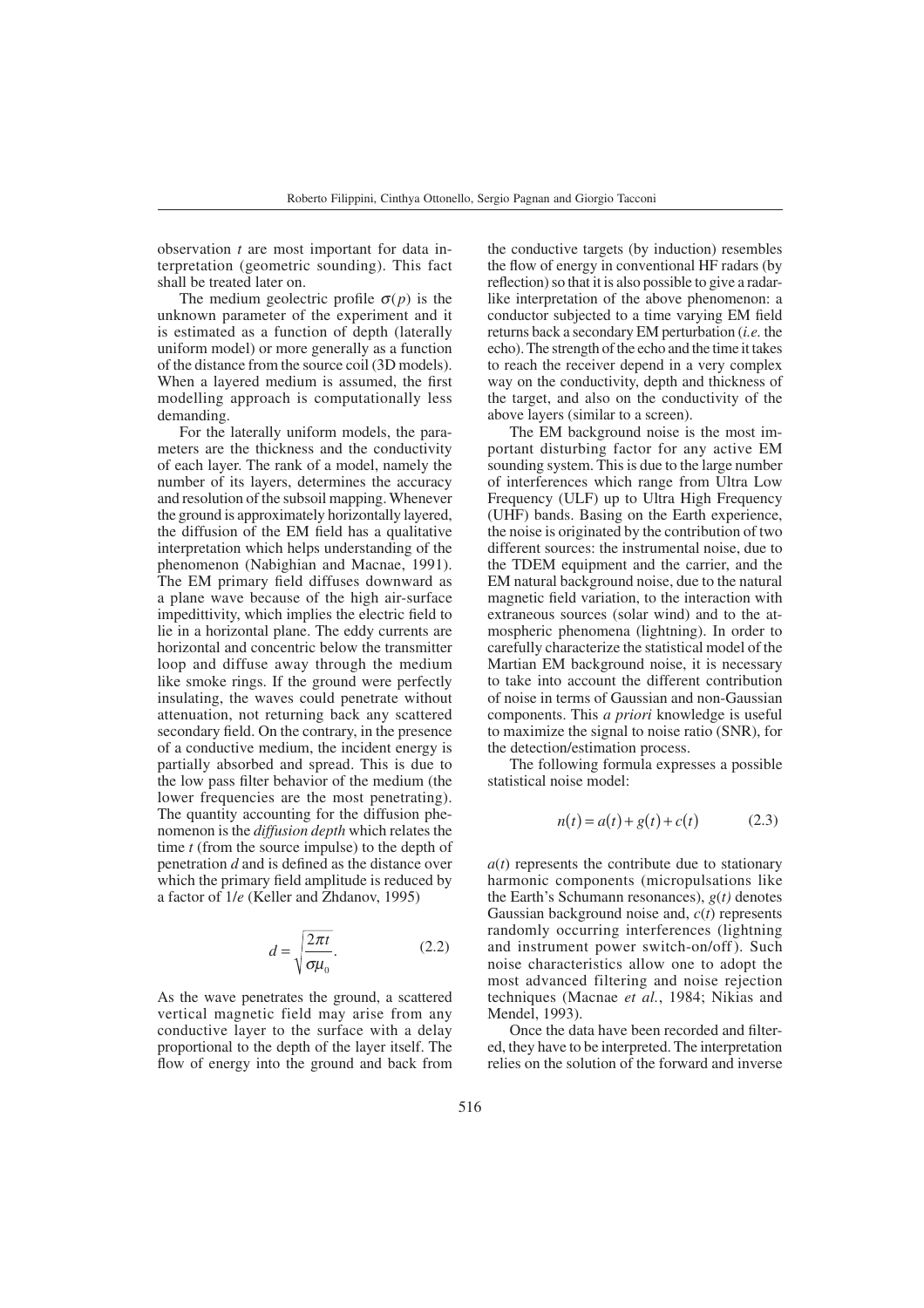problem. The inverse problem says: «Given an EM transient signal, determine the geo-electric structure of the *medium* that generated it » (Zhdanov and Keller, 1994).

It consists of estimating the geoelectric structure of the Earth that generates the recorded signal.

The dual problem is the forward problem which says: «Given a geo-electric structure of the Earth, determine the EM transient signal at the receiver» (Zhdanov and Keller, 1994).

The forward problem must be solved in order to evaluate the response of the model for a given parameter setting (in the chosen model parametric space). The inversion problem consists of finding the model that best fits the recorded data. Both problems are represented in the block diagram of fig. 2, where the TDEM experiment has been modelled in accordance with a signal processing point of view.

In the laterally uniform model, the main advantage is that data inversion is unique (Zhdanov and Keller, 1994). If needed, it could be even possible to provide a more detailed subsoil mapping solution by processing the same data with reference to a 3D model, but remembering the intrinsic computational complexity in managing the data inversion in such a context. Moreover, in this, the interpretation becomes ambiguous and the problem of the data inversion is said to be «ill posed».



**Fig. 2.** Block diagram of the TDEM measurement process.

An alternative approach is based on probabilistic tomography (Patella, 1997; Mauriello and Patella 1999). The data interpretation is no longer bounded to any preconceived subsoil model (model free approach) and the results have to be interpreted in a probabilistic sense. It has worked successfully in the mapping of complex geoelectric profiles as well as in the localization of water. Thanks to a lower computational cost (with respect to the canonical 3D modelling) and potentially no limit to the range of application (TDEM, IP, Magnetotelluric, etc.), it represents a valid alternative to the more traditional approaches, and also for subsequent refinement and result validation.

# **3. Insights into water on Mars and some future mission scenarios**

Many hypotheses about the presence of water on Mars have been formulated thanks to the scientific data provided by some past and more recent missions, like the Viking (1975), the Pathfinder (1996) and the Mars Global Surveyor (1996) and more recently the Mars Odyssey (2001). An outline of the results is briefly reported here (Briggs, 2000; Heggy *et al.*, 2001):

*The Martian atmosphere* – Martian atmosphere is extremely dry and water exists as ice or vapor in trace quantities (0.03%).

*The Martian surface* – A dust layer of a mixture of conducting (iron oxides, hematite, etc.) and less conducting material (silicates and basaltic rocks) covers almost the whole planet. Water exists as ice at high latitudes (on the poles) from which it sublimates during the Martian summer.

*The Martian subsurface* – Due to the evidence of superficial water-related processes (crustal erosions and deep valleys), water has been supposed to exist even in the subsurface.

The presence of water on the Martian surface is theoretically possible as a temporary phenomenon, at certain latitudes and times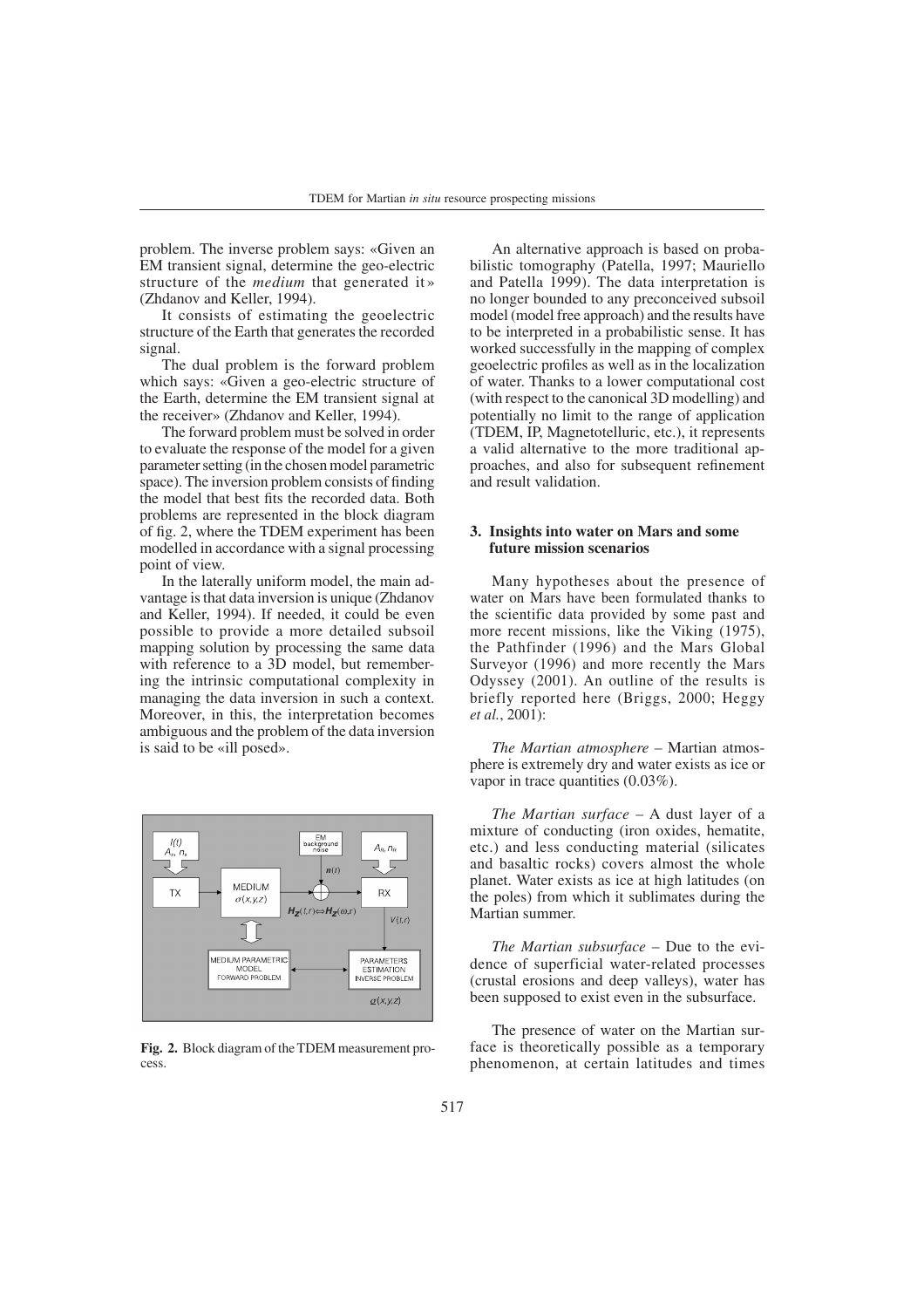(due to a heating of the crust or to a superficial geothermal activity), and the major expectations rely upon the subsoil exploration, where very likely it should exist in the form of a mixture of ground and ice, similar to the terrestrial permafrost.

## 3.1. *Mission scenarios*

The different exploration programs developed by the major space agencies (NASA, ESA, ASI, …) in the latest few years have agreed on splitting the Martian exploration into two distinct phases: a first exploration phase including a large scale mapping of the Martian surface from satellites, followed by a second phase of *in situ* investigations.

At present, there exists a great expectation on the Martian *in situ* exploration and a large variety of exploration scenarios have been conceived, from the missions consisting of a single rover or a lander equipped with a heavy package of scientific instruments (the single station approach), to more ambitious missions (multi-station approach) consisting of a set of rovers, landers and robots (Brack *et al.*, 1999; Heggy *et al.*, 2001). Although single as well as multi-station scenarios are well suited to a TDEM experiment, the multi-station approach (see fig. 3) would offer the best platform for a geophysical distributed TDEM experiment, that means: a single transmitter and a certain number of receivers (one or N) which could be housed aboard each carrier fixed or moving (lander, rover, robots) with respect to a chosen configuration. A distributed TDEM experiment will allow: 1) simultaneous measurements with respect to a proper geometric sounding approach (time-space correlated observations); 2) a higher resolution in the measurement (qualitative improvement), by clustering in groups a certain number of stations; and finally, 3) exploration of a larger area recording a significant amount of data for the fixed slice of time available (quantitative improvement). Other advantages of the distributed configuration,



**Fig. 3.** Rover distributed configuration.

|                                     |        | Single station                                           | Multi-stations                                                                                            |  |
|-------------------------------------|--------|----------------------------------------------------------|-----------------------------------------------------------------------------------------------------------|--|
| General features                    |        | Multi-purpose, heavy<br>packaged, high cost and<br>mass. | Special-purpose, low cost and mass                                                                        |  |
| Survey scale                        |        | Local survey: restricted area<br>of exploration.         | Global survey: larger area of<br>exploration; geometric sounding.                                         |  |
| Survey<br>scenarios                 | Fixed  | Lander: traditional single<br>survey.                    | Multi-Lander:<br>Simultaneous multi-sites survey.                                                         |  |
|                                     | Mobile | Rover (MSR-NASA):<br>multi-survey approach.              | Micro-robots (the next future)<br>The same as above plus variable, task<br>adaptive survey configuration. |  |
| <b>TDEM</b> system<br>configuration |        | Coincident or concentric<br>transmitter-receiver         | Separated transmitter-receiver(s); $(1:1)$<br>or $(1:N)$ .                                                |  |

**Table I.** Mission scenarios for a TDEM survey.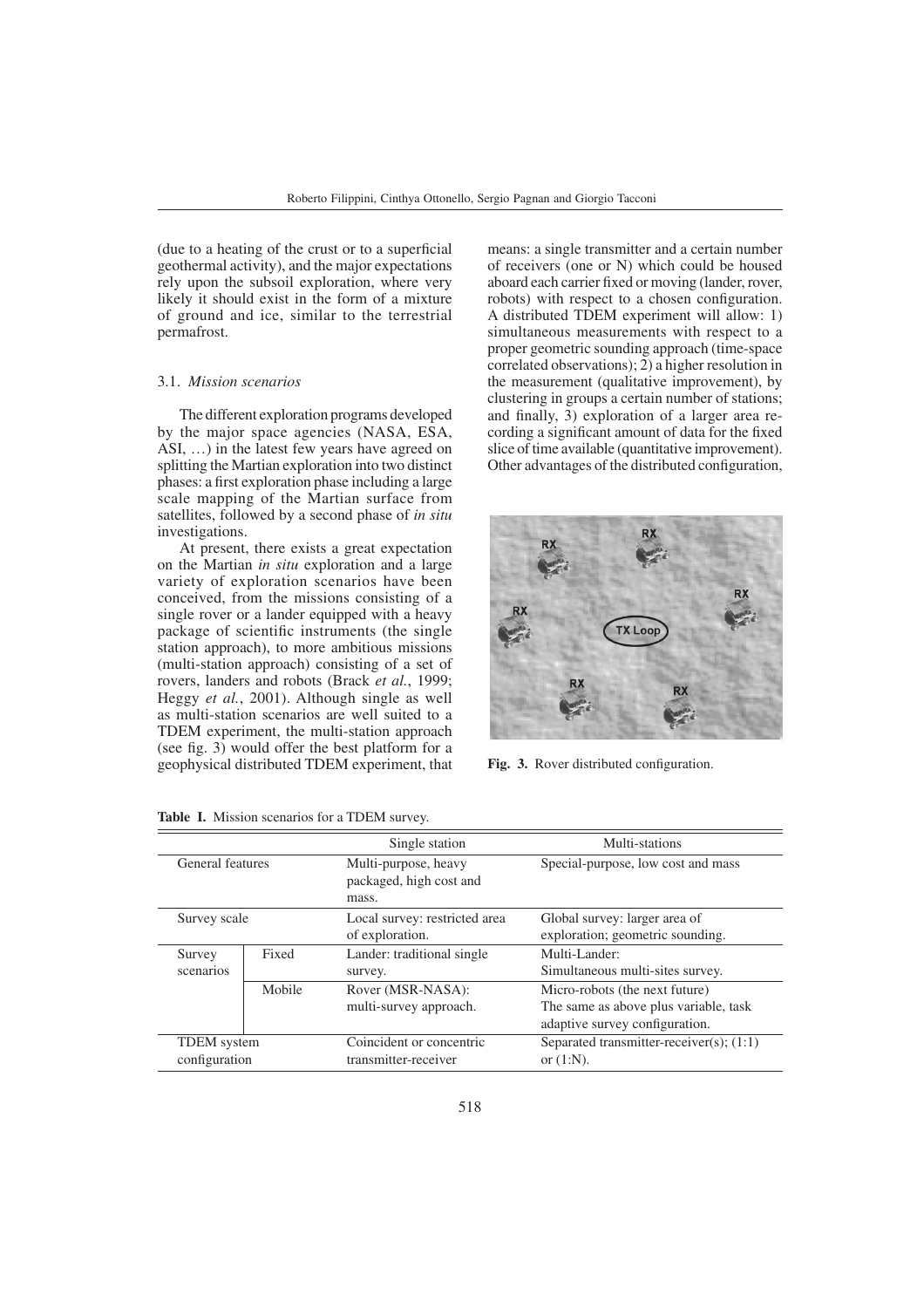with respect to the single station approach, is the possibility to employ a less expensive carrier (smaller and even technologically less complex), experiment flexibility (possibility to perform multi-sites survey by means of the system reconfiguration facility) and increased reliability (in term of probability of mission completion). In table I, some of the mission scenarios are classified with respect to some very general features, pointing out the single capabilities and facilities for a TDEM survey.

# **4. TDEM experiment design and expected performance in a planetary mission context: a case study**

Within a planetary mission context, the payload scientific experiments are subjected to more or less evident limitations. The major constraints deal with mass, dimension, power, mobility and other key resources depending also on the type of mission. These limitations together with mentioned EM background noise and first layer screening effect, compromise the system performance.

The TDEM performance is the combination of two quantities, the depth of investigation plus the resolution (Spies and Frischknecht, 1991). The former is the maximum depth of penetration (generated by the source impulse), scattering a detectable signal back to the surface (echo to the receiver), for a given maximum threshold of sensitivity (*i.e.* receiver sensitivity). The latter represents the ability to detect the conductivity and thickness of a layer in the subsoil.

System sounding capabilities are evaluated here for a simple case study wherein a saltwater deposit lying at a certain depth beneath the surface is the target of the investigation. The following assumptions hold:

# *TDEM system*

- Separated transmitter-receiver configuration (1:1). TX and RX are coils.
- Ideal receiver.
- Ideal square wave (step function) current source.

# *Martian subsoil and EM background noise*

- Laterally uniform subsoil and a thin sheet model for target resolution measurement.
- EM background noise (after filtering and stacking) under the threshold of sensitivity.

System and model parameters are shown respectively in tables II and III. When needed, a different range of values will be specified. The time *t* and the spacing *r* are the free parameters of the study.

#### 4.1. *Screening effect and depth of investigation*

A very conductive layer causes the EM field to loose a large amount of energy (the Ohmeffect), remaining confined within the shallow subsurface. At the same time, the penetration velocity (depending on the conductivity) decreases so that the EM wave reaches any potential target later and with not enough energy to scatter back a detectable signal. This effect is called the

**Table II.** System parameter settings.

| System parameters        | Values              |
|--------------------------|---------------------|
| $A_{s}, A_{p}$           | $1 \text{ m}^2$     |
| $n_{\rm c}, n_{\rm p}$   | $112 \text{ turns}$ |
| $I_{0}$                  | 1 A                 |
| Dipole moment $M$        | 12544 A $m^4$       |
| $(n_s n_p A_s A_p I_0)$  |                     |
| Threshold of sensitivity | $\propto \mu V$     |

|  |  | Table III. Conductivity profile range of values. |  |  |  |  |  |
|--|--|--------------------------------------------------|--|--|--|--|--|
|--|--|--------------------------------------------------|--|--|--|--|--|

| Martian subsoil       | Conductivity expected values<br>$\Omega^{-1}$ m <sup>-1</sup>              | Thickness<br>(m) |  |
|-----------------------|----------------------------------------------------------------------------|------------------|--|
| First layer<br>Target | 0.001 silicates $\div$ 0.1 iron-oxides<br>Water (saline)<br>$\overline{4}$ | $1 \div 100$     |  |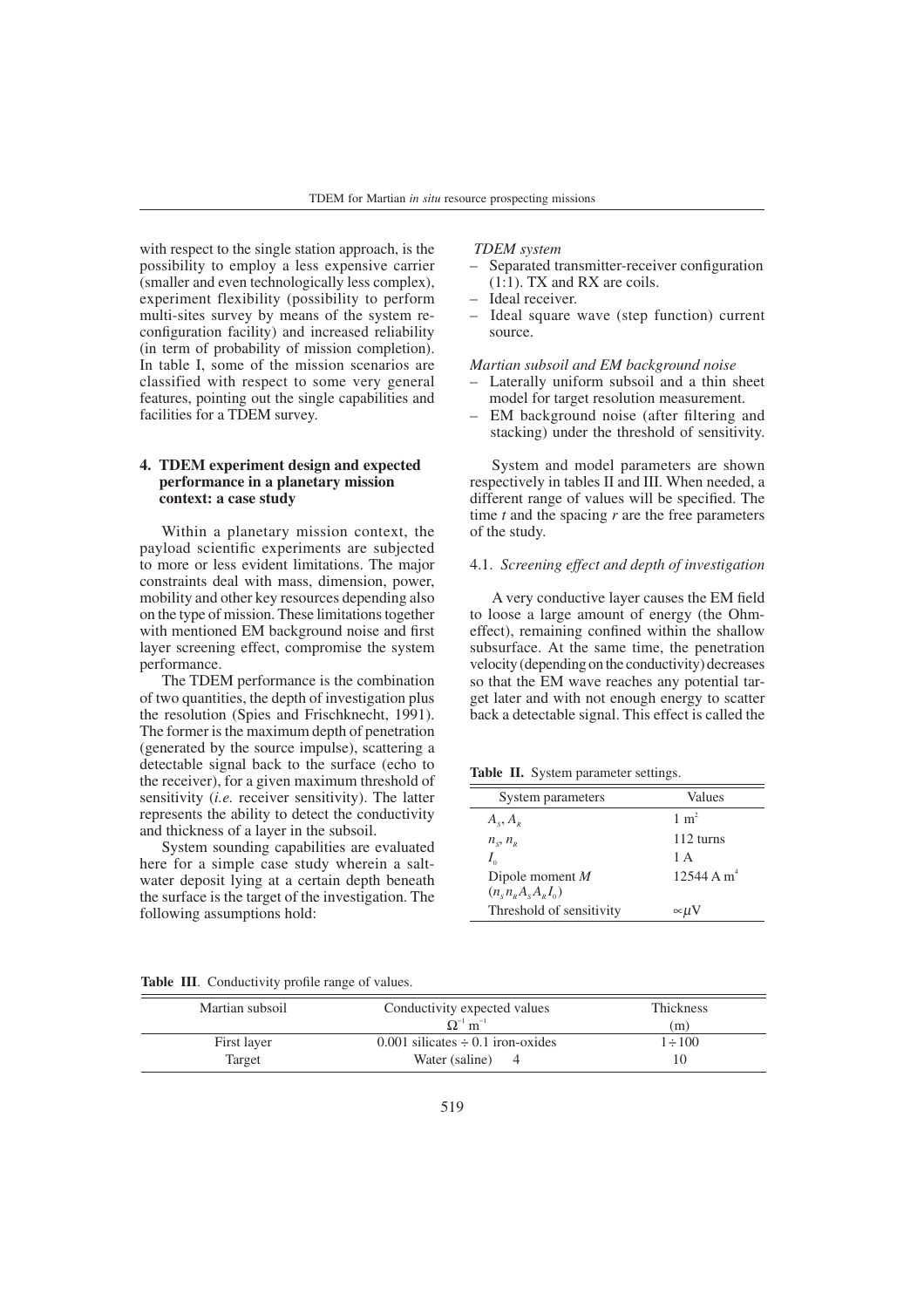*screening effect* and it represents the most serious limitation for the detection of any buried target. A rough estimation of the screening effect could be obtained by considering the attenuation of the plane wave diffusing downward an uniform medium of conductivity  $\sigma$ . In this case, the voltage time response at the receiver (see eq. (2.1) ) can be analytically expressed as follows (Zhdanov and Keller, 1994):

$$
V(t,r)|_{t\geq0} =
$$
  
=  $M \frac{9}{2\pi\sigma r^5} \left[ erf(u) - \sqrt{2\pi}e^{-\frac{u^2}{2}}u\left(1 + \frac{u^2}{3} + \frac{u^4}{9}\right) \right]$   

$$
u = \frac{2\pi r}{d}
$$
; *erf(u)* error function. (4.1)

For simplicity, (4.1) may be approximated with the following asymptotic expression holding at late time:

$$
\lim_{t\to 0} V(t,r)|_{t\geq 0} \cong M \frac{4\pi \sigma^{3/2} \mu_0^{5/2}}{t^{5/2}}.\tag{4.2}
$$

The time *t* can be made explicit in (4.2) and substituted in eq. (2.2) to obtain the expression of the maximum depth of investigation as a



**Fig. 4.** Diffusion depth of a transient EM plane wave *versus* threshold of sensitivity.

function of the threshold of sensitivity, the medium conductivity and the gain *M* (Spies and Frischknecht, 1991)

$$
d = (4\pi)^{7/10} \left(\frac{M}{\sigma V_{th}}\right)^{1/5}.
$$
 (4.3)

The expression gives an approximated information on the maximum depth of investigation. Figure 4 shows the results obtained for the two first layer conductivity values assumed in table III, confirming how a more conductive first layer limits the penetration.

## 4.2. *Target resolution*

When the conductivity difference between a conductive layer and the surrounding medium is more than 100, then there exists a well suited approximation for the analytical evaluation of a TDEM experiment: the thin sheet model (Nabighian and Macnae, 1991; Zhdanov and Keller, 1994).

Herein, the medium is approximated by an insulator while the target layer is modeled as a thin sheet lying at a certain depth *D* from the surface. Its conductance is the product of the conductivity  $\sigma_{\tau}$  for the thickness *T*. The voltage time response at the receiver (see eq.  $(2.1)$ ) can be analytically expressed as

$$
V_{\text{coil}}(t, r)|_{t>0} = -\frac{M}{\pi S} \frac{u(t) \left[ -9r^2 + 24u(t)^2 \right]}{\left[ r^2 + 4u(t)^2 \right]^{7/2}} \tag{4.4}
$$

$$
u(t) = D + \frac{t}{\mu_0 S}; \ S = \sigma_T T.
$$

This model is mostly useful to highlight the echo scattering and the importance of relating together the recording time, the spacing between the coils and the depth of the target.

Let us assume a target of conductance  $S = 4 \times 10 \Omega^{-1}$  (salt water), a fixed time  $t =$  $= 0.01$  ms and evaluate the expression (4.4) for different values of *D*. The results (see fig. 5) show there exists an optimal receiver spacing in order to detect the strongest signal, once the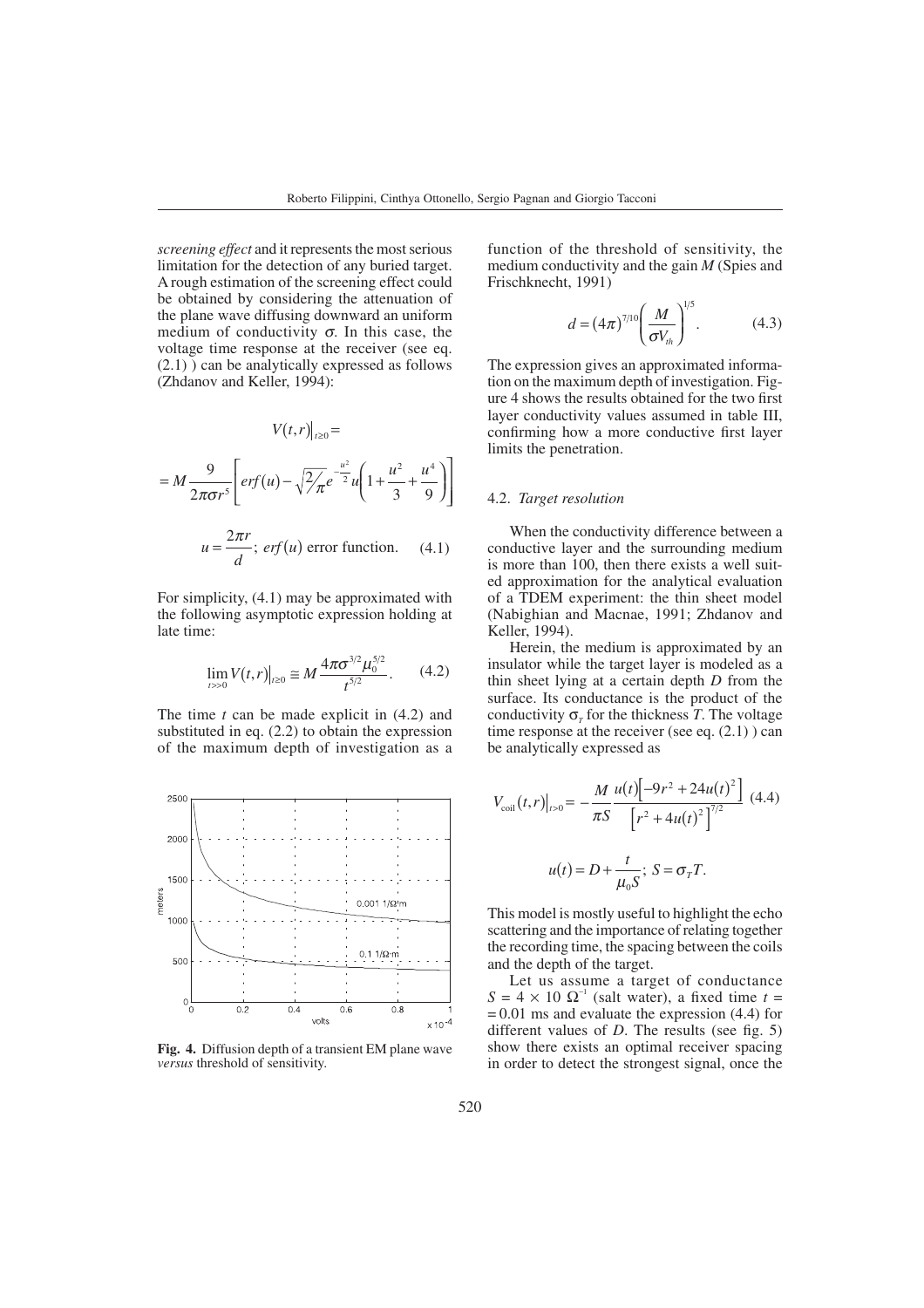

**Fig. 5.** Voltage response at the receiver for different target depth and fixed time window = 0.01 ms.

recording time window has been selected. By definition, a *time window*  $T_w$  is the time interval within which we expect to observe the signal scattered by a conductor lying at a certain depth. The dependency of the time window  $T_w$  on the depth of penetration *D* and spacing *r* between the coils is a strong result of the experimental evidence. The following simple linear equation, which relates the optimal spacing *r*, the depth of the target *D* and the  $T_w$  (see also fig. 6), holds:

$$
optimal\_spacing \cong 0.4D + cT_w \qquad (4.5)
$$

where the constant *c* depends on the time window.

This expression resumes the properties of the *geometric sounding*. It says that it is possible to control the depth of investigation by simply moving the receiver coil and setting the time of observation to a certain time window so as to retrieve the maximum response signal from the target. This way, just repeating the same measurements at different locations, it is possible to achieve an accurate 2D map of the subsoil conductivity.

Figure 7 shows the maximum voltage at the receiver as a function of the target depth and for different time windows. Of course the spacing must be adjusted as a function of depth. Given the threshold of sensitivity of the receiver, it is possible to assess the limit of investigations in

terms of maximum signal detectable and therefore maximum reachable target depth. For instance, let us assume a  $1 \mu$ V threshold, the maximum detectable target should lie at almost 20 m (time window =  $0.01$  ms), and if the threshold was  $0.01$  $\mu$ V it could be possible to detect the target even at 100 m deep.

Due to the model simplification (absence of screening effect) and noise free experiment assumption, the results must be considered the upper limit for the system performance. Relaxing



**Fig. 6.** TX-RX optimal spacing *r*in function of the target depth.



**Fig. 7.** Maximum voltage response at the receiver in function of target depth, for different time windows.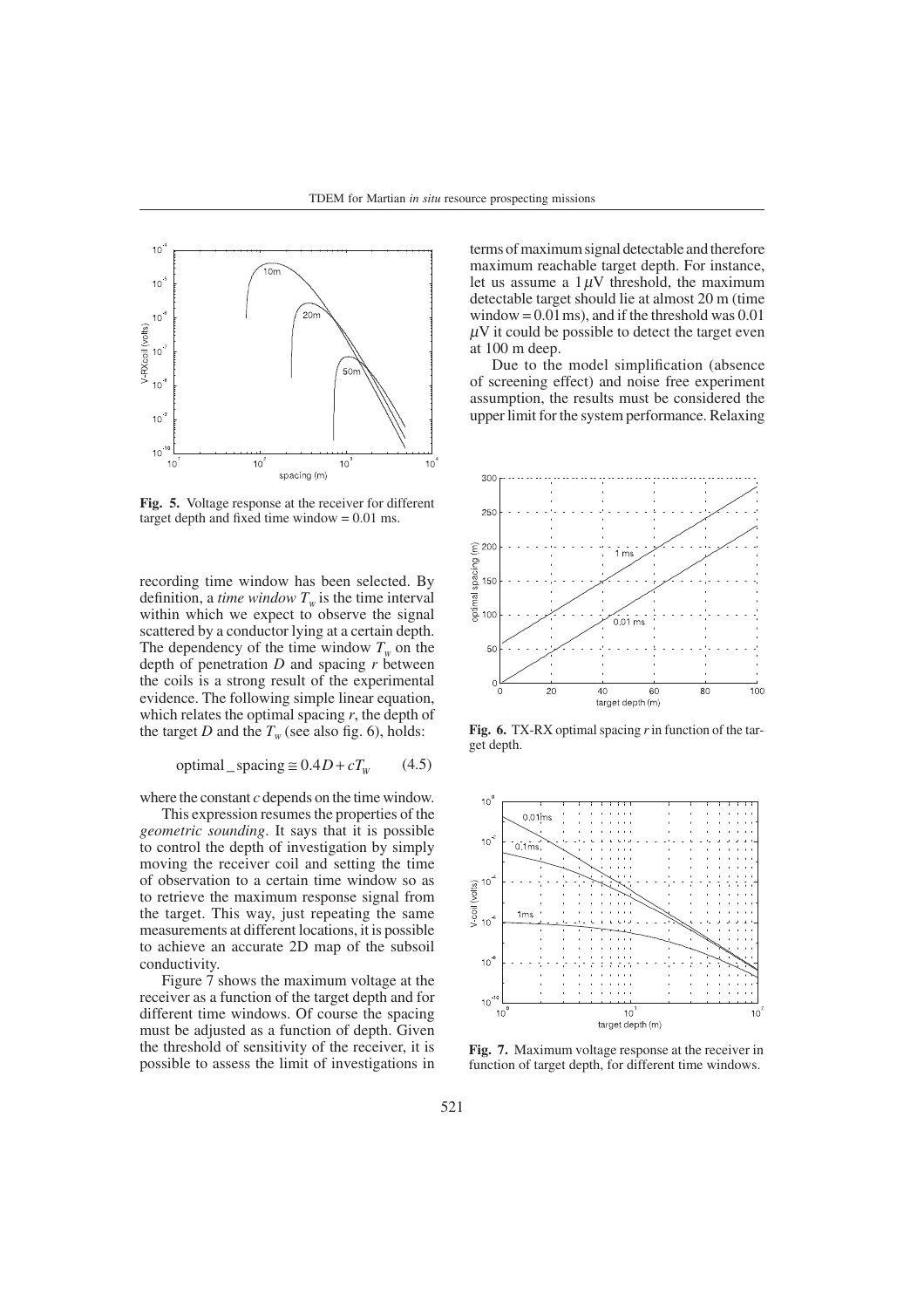the assumptions means to consider at least a twolayered model for the subsoil, to add noise to the signal and to model the dynamical behavior of the TX and RX with the respective transfer functions. In so doing, a significant spreading and lowering for the time response is expected, the amount of attenuation and delay depending on the first layer conductivity. The dynamics of TX and RX, which depend on the number of turns and area, could affect the selection of the recording time window of the experiment. Namely, the experiment requirements consist of: 1) a very fast transient response for the TX (the loop working better than a coil), so that the primary field does not interfere directly (by TX-RX mutual coupling) with the secondary field, and 2) a RX cut-off frequency not too low (*i.e.* > 1000 Hz) in order to achieve the desired level of resolution. Advanced design solutions exist in order to counteract the above potential limitations. Some of these have already been implemented in commercial systems. For instance, a very early recording time is feasible by spacing opportunely TX and RX or alternatively arranging them in a null-coupled configuration (zero mutual impedance).

#### **5. Conclusions**

The paper has investigated the feasibility of a TDEM system for Martian subsurface geophysical exploration. The operational environment has been defined and some of the potential obstacles, either of technical or environmental nature, have been highlighted. A simple case study showed how mission constraints could limit the system sounding capability. In such a context, even a few tens of meters of penetration should be a quite remarkable result. This is quite satisfactory for the exobiology research program, where the role of a TDEM system could be to target a drill to a suitable site for sampling activity. On the contrary, greater depths are required for water search task. Indeed, this kind of problem is usually encountered whenever a methodology, well assessed on the Earth, must be adapted for a space application. Thus, a very special attention in designing the system in each single part would be required: the transmitter should generate the greatest source impulse with respect to the low maximum peak of current available, the receiver has to be sensitive to very low signals, the EM noise characterization and data acquisition strategy will be necessary in order to improve the S/N ratio. Altogether with these design recipes, it is worthwhile also thinking of a drastically different approach to the TDEM experiment. For instance, just considering the more futuristic mission scenarios, let us suppose having a network of carriers available. The TDEM survey might be arranged as follows: a rover could unroll and stand a wire on the surface where the survey is planned and, at the same time, a set of receivers could be arranged in a networklike configuration on the surface. This way, the area of the transmitter would be increased with a resulting advantage in a larger energizing moment, and the data could be acquired in different places, simultaneously, also increasing the S/N ratio by means of the multisensor data fusion. This latter approach would represent the common framework for many of the *in situ* scientific experiments.

Apackage of instruments, cooperating for the same objective, represents the most promising solution in a such extreme environment. Just referring to the Earth experience, there exist many examples where the combination of two or more sounding methodologies have increased the overall performances (Meju, 1996). This approach is also recommended to obtain the best opportunities of employment or/and merging of the TDEM with other sounding methods and represents, in our opinion, together with the distributed configuration approach, the most promising way to successfully perform a TDEM geophysical survey on Mars.

#### **Acknowledgements**

The presented study has been conducted in the context of TESEO, a project supported by the Italian Space Agency (ASI), in collaboration with CNR-ISSIA, DIBE-University of Genoa, DSF-University «Federico II of Naples», IRSPS-University of Pesaro and Officine Galileo. We are also mostly grateful to Prof. Domenico Patella for fruitful discussions on the subject.